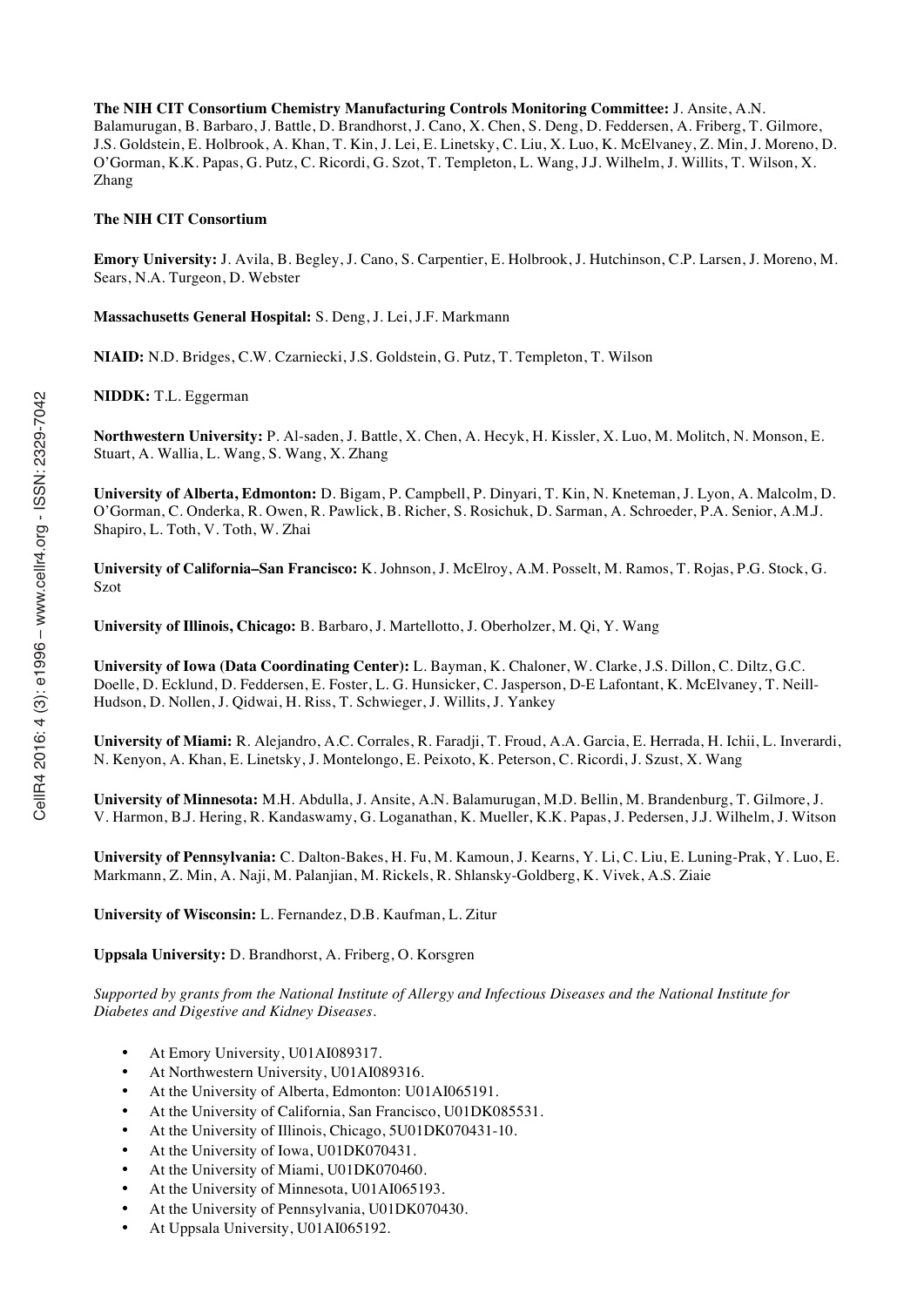*In addition, the study was supported by the following GCRC and CTSA awards:*

- At Emory University: UL1TR000454.
- At Northwestern University: 5UL1RR025741 and 8UL1TR000150.
- At the University of California, San Francisco, UL1TR000004.
- At the University of Illinois, Chicago, UL1TR000050.
- At the University of Miami: 1UL1TR000460.
- At the University of Minnesota: 5M01-RR000400 and UL1TR000114.
- At the University of Pennsylvania: UL1TR000003.

Address correspondence to: Camillo Ricordi MD, Chairman, CIT Steering Committee, ricordi@miami.edu

# **To cite this article**

*Raw Material Specification, CIz*y*me Thermolysin – Standard Operating Procedure of the NIH Clinical Islet Transplantation Consortium*

CellR4 2016; 4 (3): e1996